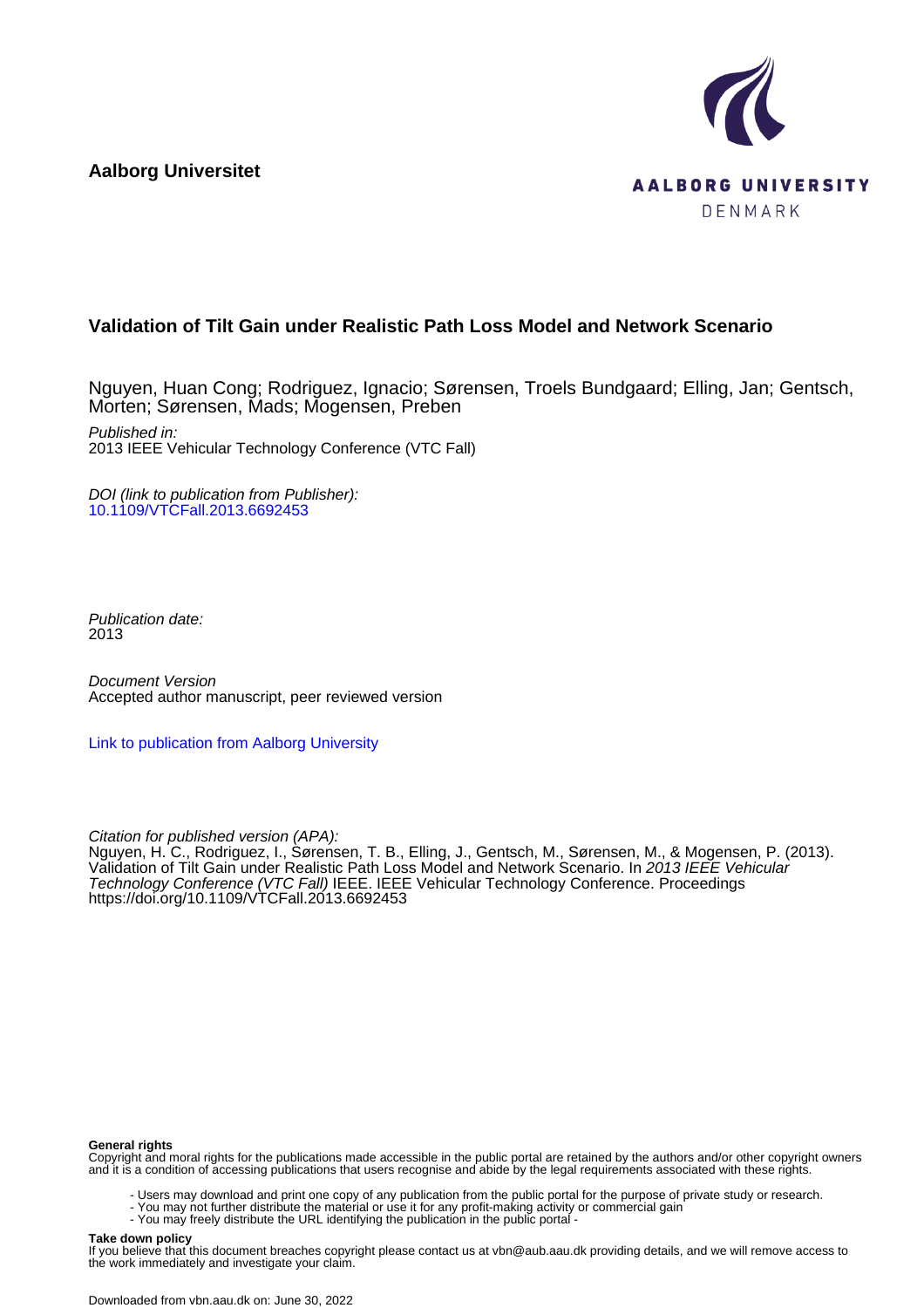# Validation of Tilt Gain under Realistic Path Loss Model and Network Scenario

Huan Cong Nguyen<sup>∗</sup> , Ignacio Rodriguez<sup>∗</sup> , Troels Bundgaard Sørensen<sup>∗</sup> , Jan Elling† ,

<sup>∗</sup>Department of Electronic Systems, Aalborg University, Denmark, Email: {hcn|irl|tbs|pm}@es.aau.dk

‡Nokia Siemens Networks, Research Center Aalborg, Denmark

†Telenor A/S, Denmark, Email: {jae|mobg|mds}@telenor.dk

# ABSTRACT

Despite being a simple and commonly-applied radio optimization technique, the impact on practical network performance from base station antenna downtilt is not well understood. Most published studies based on empirical path loss models report tilt angles and performance gains that are far higher than practical experience suggests. We motivate in this paper, based on a practical LTE scenario, that the discrepancy partly lies in the path loss model, and shows that a more detailed semi-deterministic model leads to both lower gains in terms of SINR, outage probability and downlink throughput and lower optimum tilt settings. Furthermore, we show that a simple geometrically based tilt optimization algorithm can outperform other tilt profiles, including the setting applied by the cellular operator in the specific case. In general, the network performance is not highly sensitive to the tilt settings, including the use of electrical and/or mechanical antenna downtilt, and therefore it is possible to find multiple optimum tilt profiles in a practical case. A broader implication of this study is that care must be taken when using the 3GPP model to evaluate advanced adaptive antenna techniques, especially those operating in the elevation dimension.

### I. INTRODUCTION

The frequency reuse factor of one is utilized in the Third Generation Partnership Project (3GPP) Long-Term Evolution (LTE) air interface, which means that each cell reuses the full frequency band at the cost of higher inter-cell interference (ICI). Such a scheme reduces the cost of network planning, and also tends to increase the spectrum efficiency, since user equipment (UE) near the base station (BS) can enjoy high data rate due to larger bandwidth. However, UEs at the cell-edge typically suffer from high ICI, and therefore the achievable throughput is low.

As a result, mitigating the ICI is an important task in the LTE radio network planning process. Probably the simplest way to achieve this is by adjusting the BS antenna downtilt angle. The antenna usually has a high directivity in the vertical plane, and by pointing the vertical antenna pattern towards the ground in front of the BS, the signal strength within the cell coverage is maximized, while the interference level to adjacent cells is minimized. Antenna downtilt can be realized mechanically or electrically, or in a combination thereof [1].

Mechanical tilt implies that the antenna is physically rotated around the horizontal axis, while electrical tilt means that a phase taper is introduced in the aperture to tilt the beam. The electrical tilt is often controlled efficiently and flexibly with the help of remote electrical tilt (RET), without the need of sending technicians to the site. However, due to grating lobe effects, the RET antenna tilt interval is typically limited to around  $10^{\circ}$  relative to a nominal tilt direction, which is insufficient in cell plans with dense site distribution and/or high antenna installations. Therefore, large tilt angle must be achieved by applying additional mechanical tilt [2].

In existing literature, the impact of mechanical and electrical antenna downtilt has been discussed in [3], [4], [5], [6] for the Wideband Code Division Multiple Access (WCDMA) system, and in [2], [7] for the LTE system. The tilt optimization algorithms are investigated in [8], [9], assuming that the performance curve, which is a measure of spectral efficiency, is a unimodal function, so that existing heuristic optimization algorithms can be utilized to find the best tilt angle. All these studies are based on regular networks with fixed inter-site distance (ISD), a simplified antenna model and an empirical path loss model. Since such a model is derived independent of the antenna pattern, the effect of the pattern is most commonly added linearly to the path loss. This model is not valid in practice, where the path loss and the tilt impact has a more complex relationship due to the fact that the signal often has to travel over the roof-top to get to the UE in dense urban scenarios. A typical outcome of studies based on this model is an overestimation of the network SINR gain from antenna tilting and too aggressive downtilting [2], [7].

In this paper our aim is to study the tilt gain in a more realistic evaluation. We investigate the tilt gain in a real-world network configuration based on actual BS locations, antenna patterns, urban environment and a 3D path loss model which takes the building structures into account. The performance in terms of Signal to Interference plus Noise Ratio (SINR) and throughput statistics is compared to similar performance numbers derived based on a 3GPP-specified empirical path loss model. The remainder of the paper is organized as follows: In Section II we discuss the impact of the path loss model and give details of the Urban Dominant Path Model (UDP) model applied in this study. Also, we describe a simplified approach to estimate the required downtilt. The system level simulator

Morten Brok Gentsch† , Mads Sørensen† and Preben Mogensen∗‡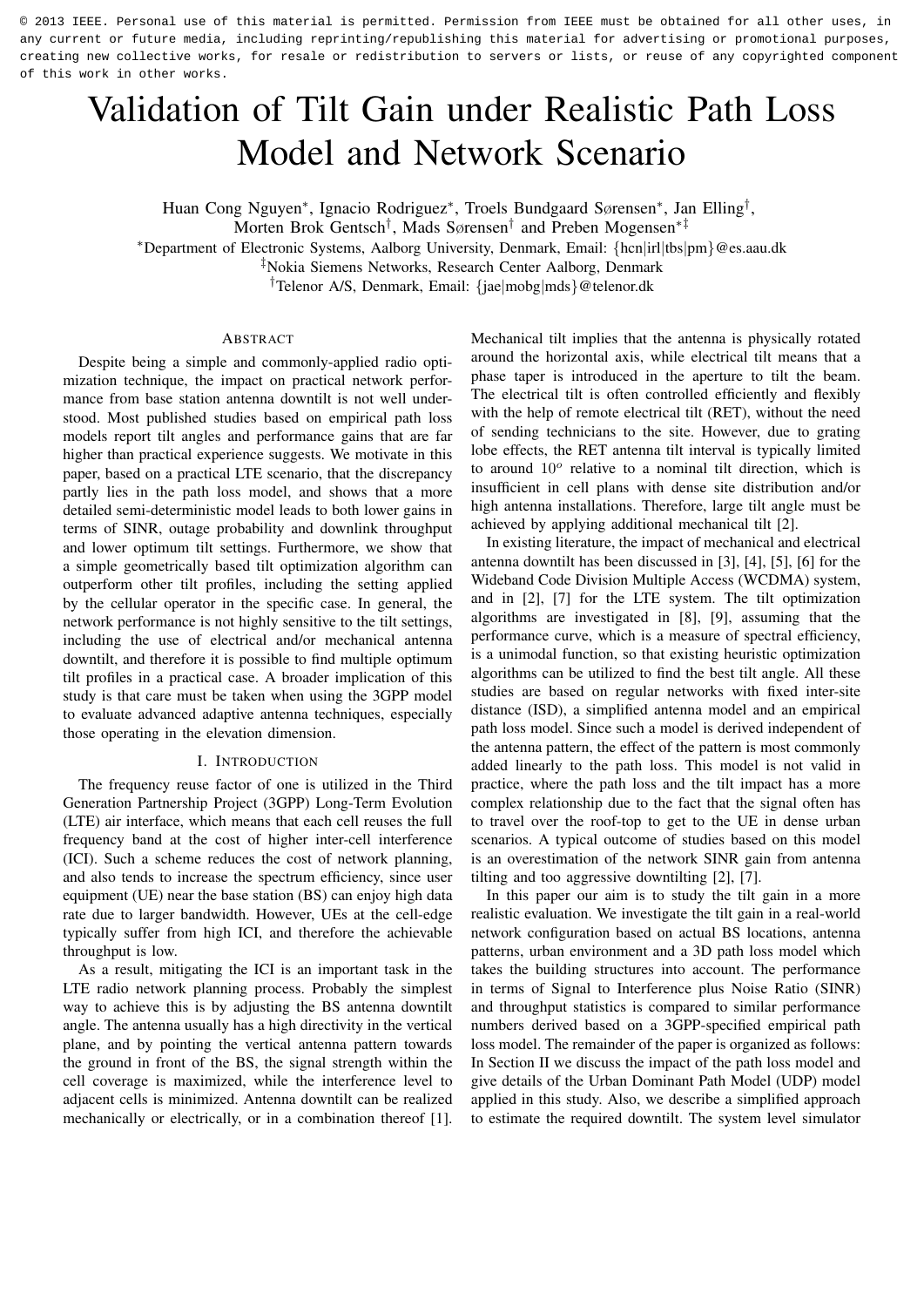

Fig. 1. Direct and dominant path between BS and UE

used to derive the network SINR statistics is described in Section III. The numerical results are shown in Section IV, and finally the conclusions are given in Section V.

#### II. PATH LOSS MODEL AND TILT OPTIMIZATION

The path loss model used in this study is the UDP introduced in [10]. The UDP is a semi-deterministic 3D prediction model which besides the planar dimension takes the ground and flat top building heights into account. See the Appendix for a more detailed description of the UDP model.

In the UDP model, the antenna gain is included in the path loss by evaluating the antenna pattern at the Angle of Departure (AoD) seen by the *dominant path*, not the *direct path*, as is usually done when empirical path loss models are applied. Fig. 1 illustrates in the vertical plane the direct and dominant path between the BS and UE, assuming that the dominant signal path is elevated above the roof-top and then diffracted down into the street. Similar to ray-tracing, the AoD is computed from the transmitter to the first interaction point, in this case the roof-top. The position of the first interaction point is determined in such a way that the dominant path has minimum interaction angle and distance (or a combination of both). This method reflects better what is happening in reality, and therefore it can describe more accurately the impact of the antenna downtilting.

To verify the accuracy of the UDP model in predicting the effect of antenna tilting, a measurement campaign was carried out in a 2.6GHz LTE network in Aarhus, Denmark (See [11] for more detailed information about the campaign). The Reference Signal Received Power (RSRP) was measured from three cells of interest with similar deployment in terms of propagation environment, transmitted power, antenna height and type. The antenna type is Kathrein 800 10644, which has approximately  $61^{\circ}$  and  $5.4^{\circ}$  horizontal and vertical halfpower beamwidth (HPBW), respectively. The antenna was set at  $0^{\circ}$  mechanical tilt and measurements were repeated along the same drive-test routes for 6 different electrical tilt values:  $0^{\circ}$ ,  $2^{\circ}$ ,  $4^{\circ}$ ,  $6^{\circ}$ ,  $8^{\circ}$ , and  $10^{\circ}$ .

We also ran the UDP prediction for the three same cells of interest, according to the 3D city map and BS deployment, at each of the above-mentioned electrical tilt values. To increase the accuracy of the UDP prediction, half of the data set (tilt angles  $0^{\circ}$ ,  $4^{\circ}$  and  $10^{\circ}$ ) were used to calibrate the prediction tool. Both measurement and prediction data for the three cells



Fig. 2. UDP prediction (solid lines) vs measurement (dots) at various tilt angles.

were filtered to keep only those points located inside the HPBW of the respective cells, and averaged over distance intervals of 100m along the cells' main beam direction to remove fast fading and shadowing effects. Fig. 2 shows the averaged RSRP versus distance for different tilt angles. The UDP predictions agree quite well with the trend shown by the measurement. Overall the prediction error is relatively small with the maximum root mean square error (RMSE) being 7.6dB for  $6^o$  tilt.

As we can see, the measurement data indicates that higher downtilt angles offer higher power close to the BS, while at the same time lowering the power at far distance. Making the right trade-off between interference and coverage in determining the downtilt of all cells collectively is a complicated optimization problem. In this paper, a simple geometric-based tilt optimization algorithm is used to obtain the *optimized tilt profile* for the given network layout. Assuming that the cell selection is based purely on the distance between the UE and the BS, a map of the cells dominance area can be drawn, in which the cell border to the neighboring cells can be identified. We refer to this as the *natural cell border*. If we focus only on the cell bearing direction, we can identify the *furthest point* on the natural cell border, to which the tilt angle must be adjusted to ensure sufficient coverage. Using a straightforward geometrical algorithm, the optimum tilt angle can be computed so that the upper 3dB point of the main lobe radiation pattern hits that point. Although this algorithm is simple and does not take into account neither the 3D building map nor the lognormal shadow fading, it is shown to outperform other tilt profiles in Section IV.

#### III. SYSTEM MODEL

The impact of antenna tilting is evaluated numerically under a static snap-shot network level LTE simulator. The scenario under study is a typical medium-size European city. A realworld network layout is loaded into the simulator, which consists of locations, antenna heights, bearing angles for 140 BSs (corresponding to 421 cells) at an average 1-neighbor ISD of 260m as shown in Fig. 3. The LTE network is assumed to be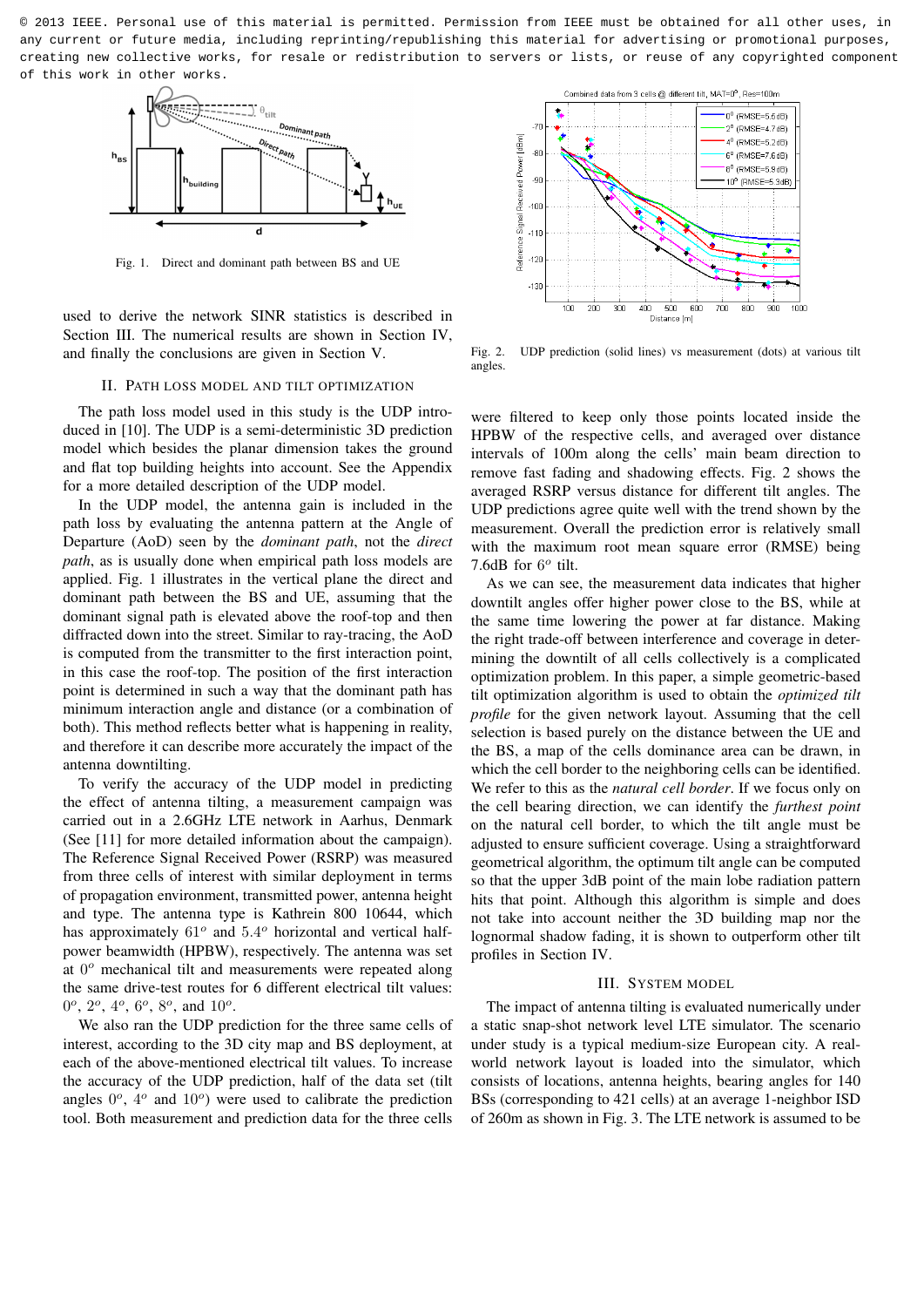

Fig. 3. A section of the study area, illustrating partially the network layout and the traffic density map (normalized logarithm-scale density, where hot color indicates hotspots and cool color marks areas with low user density)

TABLE I SIMULATION PARAMETERS

| Parameter                    | Value                                          |  |  |  |  |  |  |
|------------------------------|------------------------------------------------|--|--|--|--|--|--|
| Network Layout               | 140 BSs (with 421 cells)                       |  |  |  |  |  |  |
| <b>Monitored Sites</b>       | 75 BSs (with 225 cells)                        |  |  |  |  |  |  |
| Carrier Frequency            | 2600MHz                                        |  |  |  |  |  |  |
| System Bandwidth             | 20MHz                                          |  |  |  |  |  |  |
| Antenna Model                | Kathrein 800 10644                             |  |  |  |  |  |  |
| No. of Antenna Branches      | $\mathfrak{D}$                                 |  |  |  |  |  |  |
| Transmit Power               | 46dBm per branch                               |  |  |  |  |  |  |
| Frequency Reuse Factor       | 1                                              |  |  |  |  |  |  |
| <b>UE</b> Height             | 1.5m                                           |  |  |  |  |  |  |
| Path Loss Models             | UDP and 3GPP model                             |  |  |  |  |  |  |
| <b>Penetration Loss</b>      | 20dB                                           |  |  |  |  |  |  |
| Indoor Attenuation           | 0.6dB/m                                        |  |  |  |  |  |  |
| Shadowing STD                | 8 dB                                           |  |  |  |  |  |  |
| Shadowing Corr. Distance     | 50 <sub>m</sub>                                |  |  |  |  |  |  |
| <b>Shadowing Correlation</b> | $\overline{0}$ (sites), $\overline{1}$ (cells) |  |  |  |  |  |  |
| <b>Traffic Distribution</b>  | Realistic density map                          |  |  |  |  |  |  |
| Traffic Model                | Full-buffer                                    |  |  |  |  |  |  |
| Min. data rate Requirement   | 2Mbps                                          |  |  |  |  |  |  |
| Scheduling                   | Outage-optimized                               |  |  |  |  |  |  |

single-carrier operating at 2.6GHz, with 20MHz of bandwidth. Each cell has two antenna branches with a transmission power of 46dBm per branch, and the antenna model is Kathrein 800 10644. Users are dropped in the study area following a spatial traffic density map. The map is created according to the measured traffic load on each cell, and it is assumed to be dependent on clutter types (e.g. very low traffic on river or sea-covered regions and the ratio between indoor and outdoor traffic is 70/30). Simulation statistics are collected from 75 BSs (or 225 cells) located in the center of the map, so that there is at least 1-tier of interference. The system performance is based on computation of the downlink SINR distribution in a cell of interest, i.e. for all UEs served by a specific cell, in the presence of a number of interference sources, i.e. neighboring cells. Assuming that the network is fully loaded, such that all cells are transmitting at their maximum power  $P_{tx}$  in all Physical Resource Blocks (PRBs), we can simply calculate the SINR for the  $u^{th}$  UE in the system as follows:

$$
SINR_u = \frac{P_{tx} V_{k,u}}{P_{tx} \sum_{i=1; i \neq k}^{K} V_{i,u} + N_0}
$$
(1)

in which  $V_{i,u}$  indicates the path gain from the  $i^{th}$  cell to the  $u<sup>th</sup>$  UE. K is the total number of cells in the system, and  $N_0$ is the thermal noise power per PRB. We assume that the cell selection is based on the strongest path gain, regardless of the actual UE position, and in this case the  $u^{th}$  UE is connected to the  $k^{th}$  cell. The path gain is determined by the distance dependent path loss and shadow fading. In our definition, we further compensate for the path gain by the antenna gain. Fast fading is not considered in this study because the coverage and capacity are evaluated on a very long timescale. Depending on the path loss model, the path gain is given in logarithm scale by:

$$
V_{i,u}[dB] = \begin{cases} G(\varphi_{dp}, \theta_{dp}) - L_{\text{UDP}} & \text{for UDP} \\ G(\varphi_{dr}, \theta_{dr}) - L_{\text{JGPP}} - S & \text{for JGPP} \end{cases}
$$
 (2)

 $L_{\text{UDP}}$  is the UDP path loss presented in the Appendix, which already includes the shadow variation introduced by the 3D building map.  $L_{3GPP} = 128.1 + 37.6 \log(d[km])$  is the 3GPP path loss model [7], which is included in this paper for reference. This model assumes the BS antenna height is fixed at 15m above the average roof-top, and the carrier frequency is 2GHz. The 3GPP model is accompanied by a spatiallycorrelated lognormal shadow fading S with a decorrelation length of 50 m and a standard deviation of 8dB.  $G(\varphi, \theta)$  is the antenna gain at a given azimuth and elevation angle  $(\varphi, \theta)$ . For the UDP model, this is the angle of the dominant path  $(\varphi_{dp}, \theta_{dp})$ , while the angle of the direct path  $(\varphi_{dr}, \theta_{dr})$  is considered in the 3GPP path loss model. For indoor location, the path loss is computed similar to WINNER II recommendation [12], i.e. a outdoor-to-indoor penetration loss of 20dB, and linear indoor attenuation of 0.6dB/m is applied in addition to the closest outdoor path loss.

The user achievable throughput is calculated based on a SINR-to-throughput mapping curve, which includes the Adaptive Modulation and Coding (AMC), Hybrid Automatic Repeat Request (HARQ) and Multiple Input Multiple Output (MIMO) transmission up to 2x2 spatial multiplexing [13]. The scheduler in this simulation is "outage-optimized", and works in two phases: In the first phase, users served by a specific cell are sorted by their SINR, and available resources are allocated in such a way that, if possible, the *minimum data rate requirement* is met for all users. The minimum data rate requirement for each user is 2Mbps, and a user is said to be in *outage* if its achievable donwlink throughput is lower than this value. Users with higher SINR will be scheduled first, as they require the least amount of resources to obtain the required data rate. In the second phase, if there are remaining resources, they are distributed to each user in a round-robin fashion [13]. All important simulation parameters are summarized in Table I.

# IV. NUMERICAL RESULTS

In this section, the tilt gain is measured in terms of 5% tile and average SINR. The first represents the performance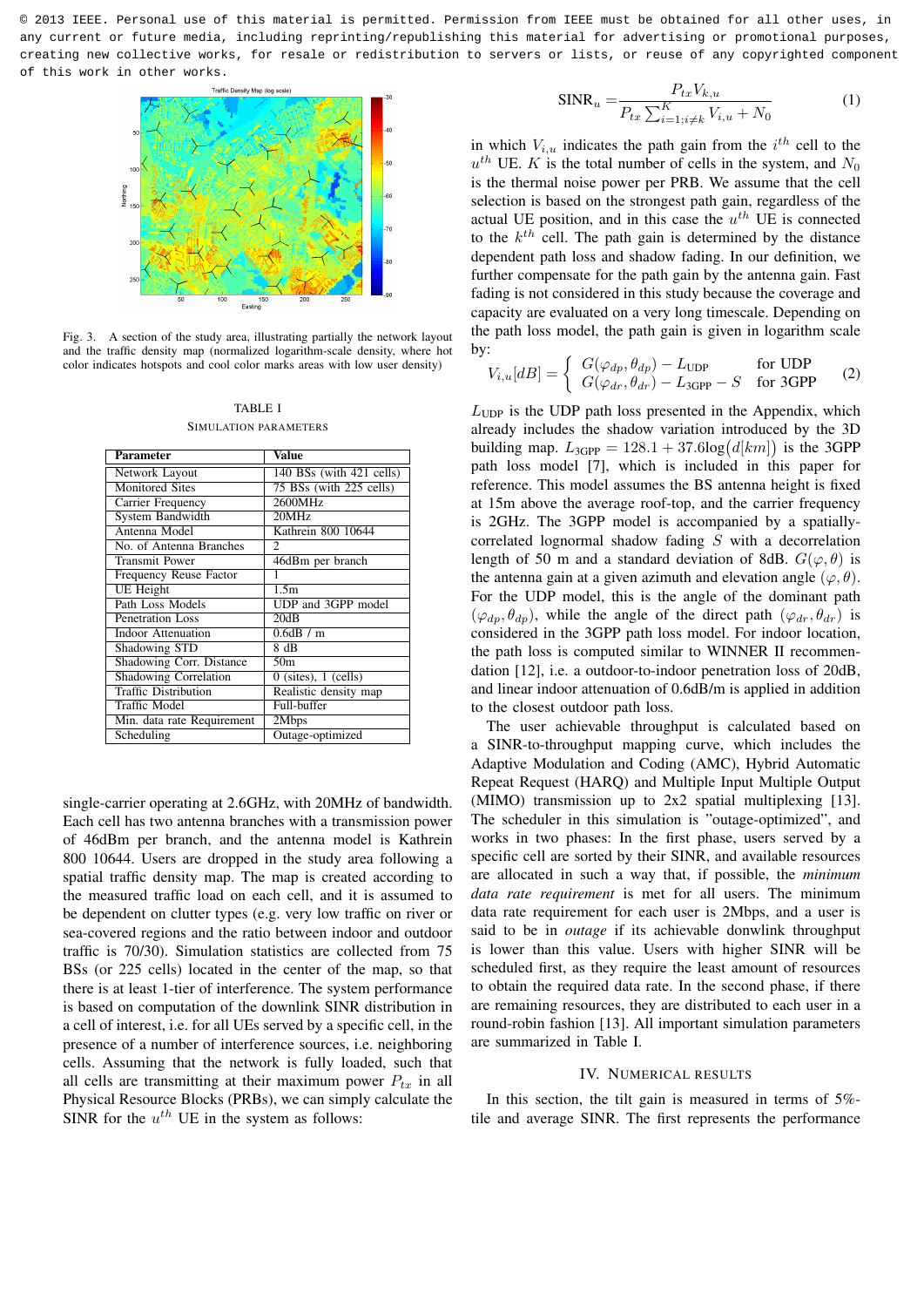|                                    | <b>3GPP Model</b> |         |               |        |                   |        | <b>UDP Model</b> |         |               |      |                               |                   |
|------------------------------------|-------------------|---------|---------------|--------|-------------------|--------|------------------|---------|---------------|------|-------------------------------|-------------------|
| <b>Profiles</b>                    | SINR [dB]         |         | Outage $[\%]$ |        | Throughput $[\%]$ |        | SINR [dB]        |         | Outage $[\%]$ |      | Throughput $\lceil \% \rceil$ |                   |
|                                    | 5%-tile           | Average | Low           | High   | LOW               | High   | $5\%$ -tile      | Average | LOW           | High | Low                           | High              |
| Operator Tilt (OPER)               | 2.9               | 3.0     | 82.3          | 17.2   | 28.3              | 17.3   |                  | 3.2     | 67.0          | 23.4 | 45.3                          | 28.6              |
| Operator Tilt, blind+2 (OPER+2)    | 3.2               | 4.2     | 88.8          | 27.0   | 45.7              | 28.6   | 0.4              | 3.2     | 39.7          | 23.3 | 44.1                          | 28.8              |
| Operator Tilt, blind+4 (OPER+4)    | 2.6               | 4.2     | 86.1          | 30.2   | 52.3              | 32.5   | $-0.4$           | 2.6     | 7.3           | 20.9 | 38.8                          | 25.2              |
| Operator Tilt, blind-2 (OPER-2)    | 1.8               | 1.3     | 58.1          | 5.5    | 9.4               | 5.1    | 1.2              | 2.3     | 61.7          | 17.1 | 33.2                          | $\overline{20.1}$ |
| Operator Tilt, blind-4 (OPER-4)    | 0.7               | 0.3     | 21.5          | $-1.0$ | $-0.3$            | $-0.5$ | 0.6              |         | 38.2          | 8.7  | 16.0                          | 9.0               |
| Optimized Mechanical Tilt (OPTI-M) | 3.5               | 4.7     | 92.4          | 32.5   | 57.0              | 35.6   | 1.1              | 3.6     | 49.4          | 26.4 | 52.5                          | 32.9              |
| Optimized Electrical Tilt (OPTI-E) | 3.6               | 4.3     | 91.3          | 28.7   | 49.8              | 31.0   | 1.1              | 3.9     | 51.2          | 27.3 | 52.6                          | 34.5              |

SUMMARY OF TILT GAIN, RELATIVE TO ZERO TILT PROFILE



Fig. 4. Best server's SINR CDF for ZERO, OPER, OPTI-M and OPTI-E profile using (a) 3GPP and (b) UDP model.

Fig. 5. SINR difference (in dB) between the OPTI-M and ZERO profile using (a) 3GPP and (b) UDP model.

of UEs at cell-edge, an indication of coverage, while the latter represents the average performance of all UEs in the cell as an indicator of overall capacity gain. We also look at the outage probability and average UE downlink throughput gain at two different load conditions: In the low load scenario there is approximately one UE per cell on average, while in the high load case representing a capacity-limited network, there is 7 UEs per cell on average. Table II summarizes the gain, relative to the Zero Tilt (ZERO) profile, for different tilt profiles. The ZERO profile means that  $0^{\circ}$  of mechanical and electrical tilt is applied for all cells. The OPER sets the mechanical and electrical tilt according to the real-world value for the current network layout. These values result from a careful network planning process, including drive-tests and subsequent tuning of BS antenna tilts to ensure that the best network coverage is achieved. To study the sensitivity of the two path loss models against tilt change, we blindly add/subtract  $x$  degrees of mechanical tilt to/from the OPER, which is referred to as *Operator tilt, blind*  $\pm x$  (OPER $\pm x$ ) for  $x = [2, 4]$ . Finally, the Optimized Tilt (OPTI) is the one obtained using the algorithm described in Section II. Two different methods are employed to realize the optimized tilt: The Optimized Mechanical Tilt (OPTI-M) keeps the electrical tilt unchanged at  $4^o$ , where the highest antenna gain among available electrical patterns is achieved, and only modifies the mechanical tilt to obtain

the required optimized tilt angle for a cell. In contrast, the Optimized Electrical Tilt (OPTI-E) varies the electrical tilt within a range of  $[0 - 10^{\circ}]$  and leaves the mechanical tilt at 0<sup>o</sup> whenever possible. The average tilt for the OPER profile is  $6.13^{\circ}$ , while this value is  $7.99^{\circ}$  for the OPTI. In other words, the tilt optimization algorithm suggests that the network should be tilted down more aggressively, approximately by  $2^o$ .

The best server's SINR cumulative distribution function (CDF) for the ZERO, OPER, OPTI-M and OPTI-E profiles predicted by the 3GPP and UDP models are shown in Fig. 4. It is clear that antenna tilting improves both capacity and coverage. However, comparing the SINR performance of the OPTI-M and ZERO, we can see that the 3GPP model tends to overestimate such gain: It shows 3.5dB gain at the cell-edge and 4.7dB on average; these numbers are 1.1dB and 3.6dB for the UDP model, respectively. Fig. 5 illustrates the SINR gain per UE location for OPTI-M: Hot color (i.e. gain) can be seen almost everywhere for the 3GPP model. For UDP, downtilt may actually bring loss to certain UE locations, especially those shadowed by buildings or at the cell-edge.

Another problem with the 3GPP model is that it often suggests too aggressive downtilt. According to the 3GPP model, the OPER+2 preforms much better than OPER, in terms of both capacity and coverage. The situation is quite different for the UDP model, where it indicates that blindly adding mechanical tilt to the OPER profile results in degradation